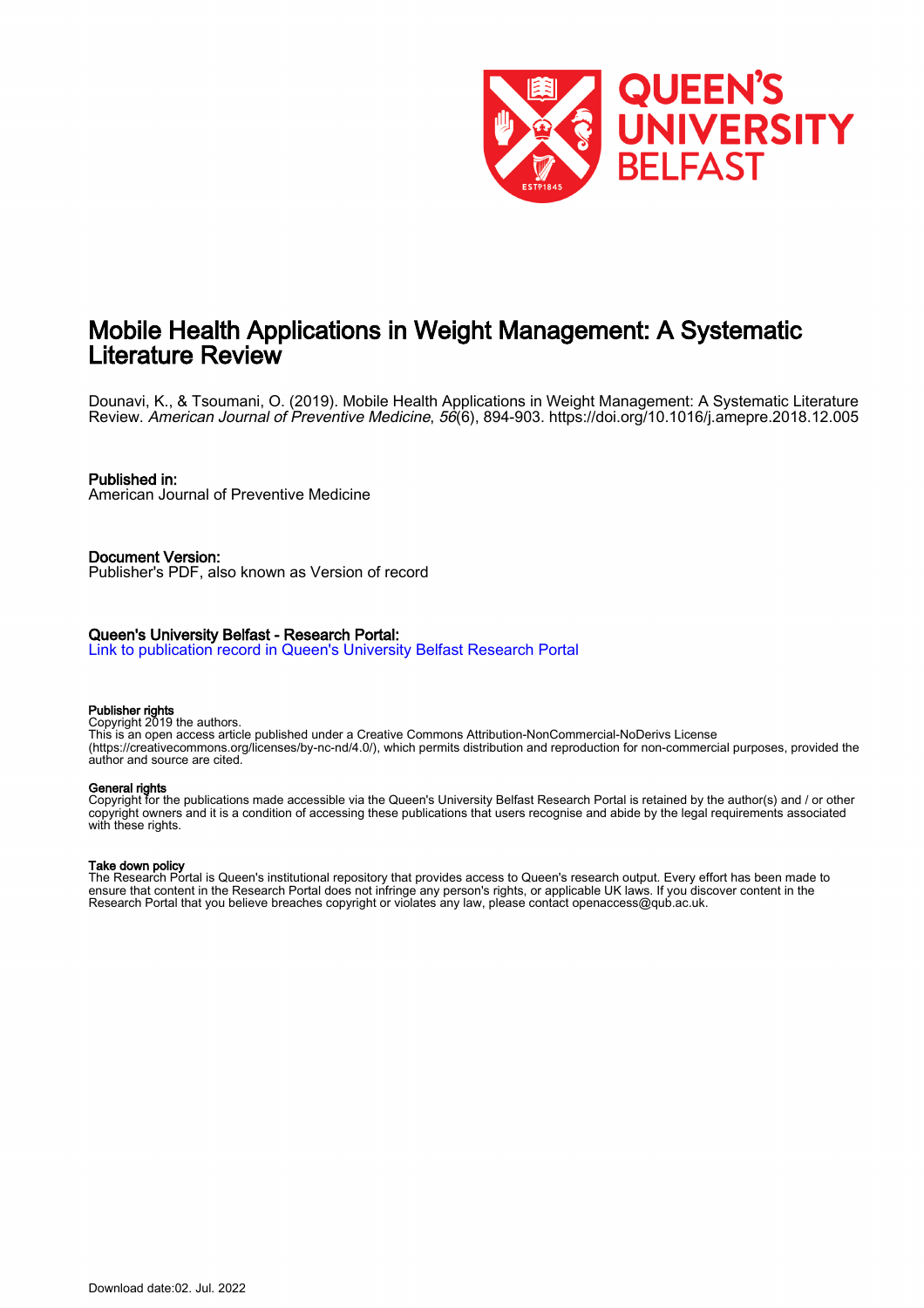# American Journal of **Preventive Medicine**

# REVIEW ARTICLE

# Mobile Health Applications in Weight Management: A Systematic Literature Review



Katerina Dounavi, PhD, BCBA-D, $<sup>1</sup>$  Olga Tsoumani, MSc<sup>2</sup></sup>

Context: Weight management is an effective strategy for controlling chronic disease and maintaining physical health, and research on this topic has risen dramatically over the past four decades. The present systematic literature review aimed to identify existing evidence on the efficacy of mobile health technology in facilitating weight management behaviors, such as healthy food consumption and physical activity.

Evidence acquisition: A systematic search was conducted in Ovid MEDLINE and Ovid PsycINFO databases with the aim to identify studies published in peer-reviewed journal articles between 2012 and 2017.

Evidence synthesis: A total of 39 studies were analyzed in spring 2018 and are presented here in terms of participant characteristics, effective technology components, additional treatments, impact on health-related behaviors, and treatment efficacy. Indicators of study quality and social validity are also provided.

Conclusions: Mobile health apps are widely considered as satisfactory, easy to use, and helpful in the pursuit of weight loss goals by patients. The potential of mobile health apps in facilitating weight loss lies in their ability to increase treatment adherence through strategies such as self-monitoring. These findings indicate that satisfactory treatment adherence and consequent weight loss and maintenance are achieved in the presence of high levels of engagement with a mobile health app. The research quality assessment of RCTs reveals a great need for following international standards both when conducting and reporting research.

Am J Prev Med 2019;56(6):894−903. © 2019 American Journal of Preventive Medicine. Published by Elsevier Inc. This is an open access article under the CC BY-NC-ND license [\(http://creativecommons.org/licenses/by-nc-nd/4.0/\)](http://creativecommons.org/licenses/by-nc-nd/4.0/).

# CONTEXT

mong indicators of overall health lies physical health, often assessed through BMI, a simple weight for height formula. In the last 40 years, the obese population has tripled worldwide, with 13% of all adults being obese and 39% overweight; now more countries have populations at risk of overweight or obe-sity than at risk of underweight.<sup>[1](#page-7-0)</sup>

It is therefore of no surprise that overweight and obesity constitute major concerns for public health worldwide. They are leading risk factors for an array of noncommunicable diseases, including diabetes, cardiovascular diseases, and some types of cancer. $<sup>2</sup>$  $<sup>2</sup>$  $<sup>2</sup>$  The pri-</sup> mary link between obesity and these chronic conditions is the consumption of energy-dense foods, high in fat and sugar, combined with insufficient physical activity; fortunately, both are modifiable at-risk behaviors that make overweight and obesity preventable.<sup>3</sup>

Given the alarming rates of overweight and obesity and their associated life-threatening risks but also the problem of sustaining weight loss, the need for new approaches that are effective in reaching a wider population and promoting long-term weight management in an economically viable way has emerged.

<https://doi.org/10.1016/j.amepre.2018.12.005>

From the <sup>1</sup>School of Social Sciences, Education and Social Work, Queen's University of Belfast, Belfast, Northern Ireland; and <sup>2</sup>Imec-SMIT, Vrije Universiteit Brussel, Brussels, Belgium

Address correspondence to: Katerina Dounavi, PhD, BCBA-D, School of Social Sciences, Education and Social Work, Queen's University Belfast, 69-71 University Street, Belfast, BT7 1HL, Northern Ireland. E-mail: [k.dounavi@qub.ac.uk](mailto:k.dounavi@qub.ac.uk).

<sup>0749-3797/\$36.00</sup>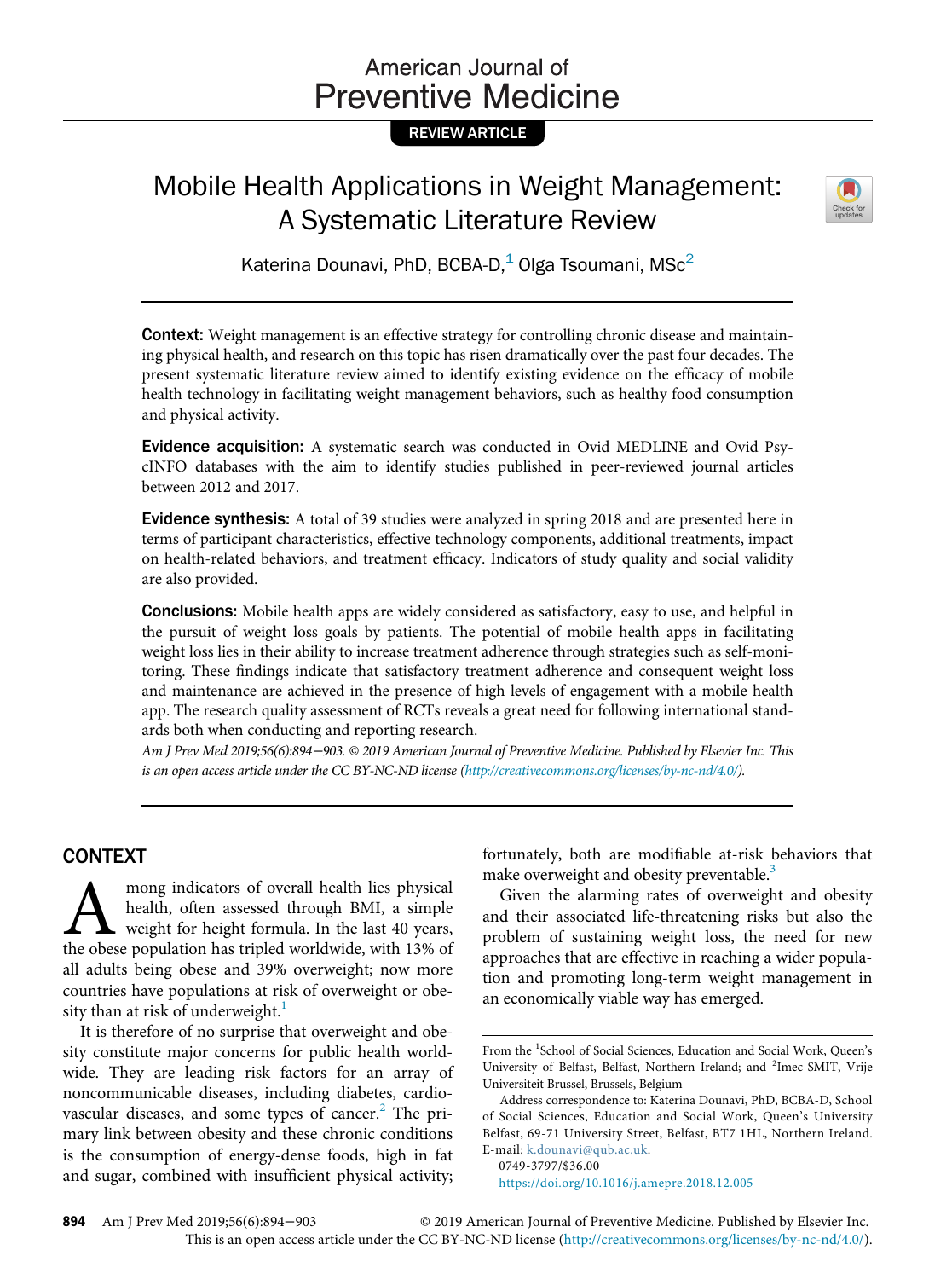The science of behavior analysis focuses on achieving meaningful and sustainable changes in socially significant behaviors by introducing interventions at the individual level.<sup>4</sup> In the case of chronic medical conditions caused by a combination of genetic and environmental factors, behavior analysis is well equipped to design interventions that achieve a reduction in overall energy intake and increase in physical activity levels, through the manipulation of the environmental factors that control these behaviors. More importantly, behavior analysts have shown sustained changes in eating and exercise behavioral patterns, $5,6$  including the prevention of weight regain after the initial weight loss. Such changes have been achieved through interventions that offer the greatest initial weight loss while changing key lifestyle patterns that safeguard weight maintenance. Clearly, the application of behavioranalytic interventions can promote successful weight management, including both weight loss seeking and weight gain prevention behaviors.

In the last years, knowledge arising from behavioral science combined with advances in information technology has resulted in solutions that make use of mobile phones. Mobile health (mHealth) interventions are defined as the "medical and public health practice supported by mobile phones, patient-monitoring devices, PDA, and other wireless devices."<sup>[8](#page-8-4)</sup> The mHealth market has faced a rapid growth mainly because of the increased adoption of smartphones and access to the Internet, with 1 billion global smartphone subscriptions expected by the end of 2022.<sup>[9](#page-8-5)</sup> mHealth applications are software programs run on smartphones, tablets, and other mobile devices that target healthcare and prevention. In 2017, there were 325,000 health apps available on major app stores, representing an impressive increase of 78,000 since 2016.<sup>[10](#page-8-6)</sup> The most popular health apps are used for tracking physical activity and diet or adherence to medication.

mHealth apps present an unprecedented opportunity for behavior change interventions targeting weight management. Especially interventions requiring sustained adherence to behavioral regimens can be enhanced by the use of persuasive technology that embeds behavioral strategies to keep users engaged.<sup>3,12</sup> For instance, self-monitoring of health-related behaviors (e.g., tracking of dietary intake and exercise) or health-related outcomes (e.g., weight tracking); goal setting (dietary, caloric, or weight goals); activity reminders; timely and context-sensitive feedback; and peer support are already being implemented in available health apps. $13-16$  Recent attempts to meaningfully summarize these behavior change strategies have led to the creation of taxonomies, $17$  which are useful in endeavors to identify effective app components, but have

yet to adopt a conceptually coherent behavior-analytic framework.<sup>18</sup> Other technology-enabled features, such as the delivery of the intervention at any time or place and for extended periods, enabling of personalized communication, tailoring to user characteristics and needs, and adoption of user-friendly design, help leverage the burden of intervention delivery and make access to effective health care universal.

Despite the large number of mHealth apps targeting weight management, the evidence for their effectiveness remains mixed. Although some studies have shown sig-nificant changes in the desired direction,<sup>[19,20](#page-8-11)</sup> others have yielded limited or no positive outcomes. For example, a recent systematic review found limited effectiveness of mobile technology on health behaviors and identified an important risk of bias, $21$  whereas others have reported mixed outcomes $11$  or promising outcomes that warrant further exploration with bigger samples and higher methodological rigor.<sup>22</sup>

It is worth highlighting that even when mHealth apps produce outcomes equal to those of traditional interventions, apps' capacity to reach a broader audience makes them a unique tool to be researched in its own right. In this demeanor, rigorous research methods, such as systematic reviews and meta-analyses, RCTs, single-subject research designs, and methodological quality assessments, are indispensable for building a corpus of evidence that will guide healthcare best practice. To date, only a few health apps out of thousands released for smartphone use have been tested in controlled studies. Healthcare professionals and consumers need scientific evidence on the expected benefits of mHealth apps in order to make informed decisions on their use.

The present paper responds to this gap in the scientific literature by providing a systematic literature review of peer-reviewed papers studying the effectiveness of mHealth apps in weight management, accompanied by an examination of social validity and research quality indicators.

# EVIDENCE ACQUISITION

# Literature Search Procedure

Literature searches were conducted in Ovid MEDLINE and Ovid PsycINFO databases in April and October 2017 and were limited to peer-reviewed journal articles published between 2012 and 2017 (including an early online published version).<sup>[23](#page-8-14)</sup> Searches followed the PRISMA statement $^{24}$  $^{24}$  $^{24}$  targeting the following keywords in the title or abstract: (weight OR health OR eat\* OR food) AND (technology OR mobile OR app) AND behavio\*r. These yielded 257 studies, reduced to 195 after removal of duplicates, which were consequently assessed against inclusion and exclusion criteria. References of eligible studies were manually scanned to identify any additional studies, followed by intercoder agreement checks. A total of 39 studies were included in the review ([Figure 1\)](#page-3-0).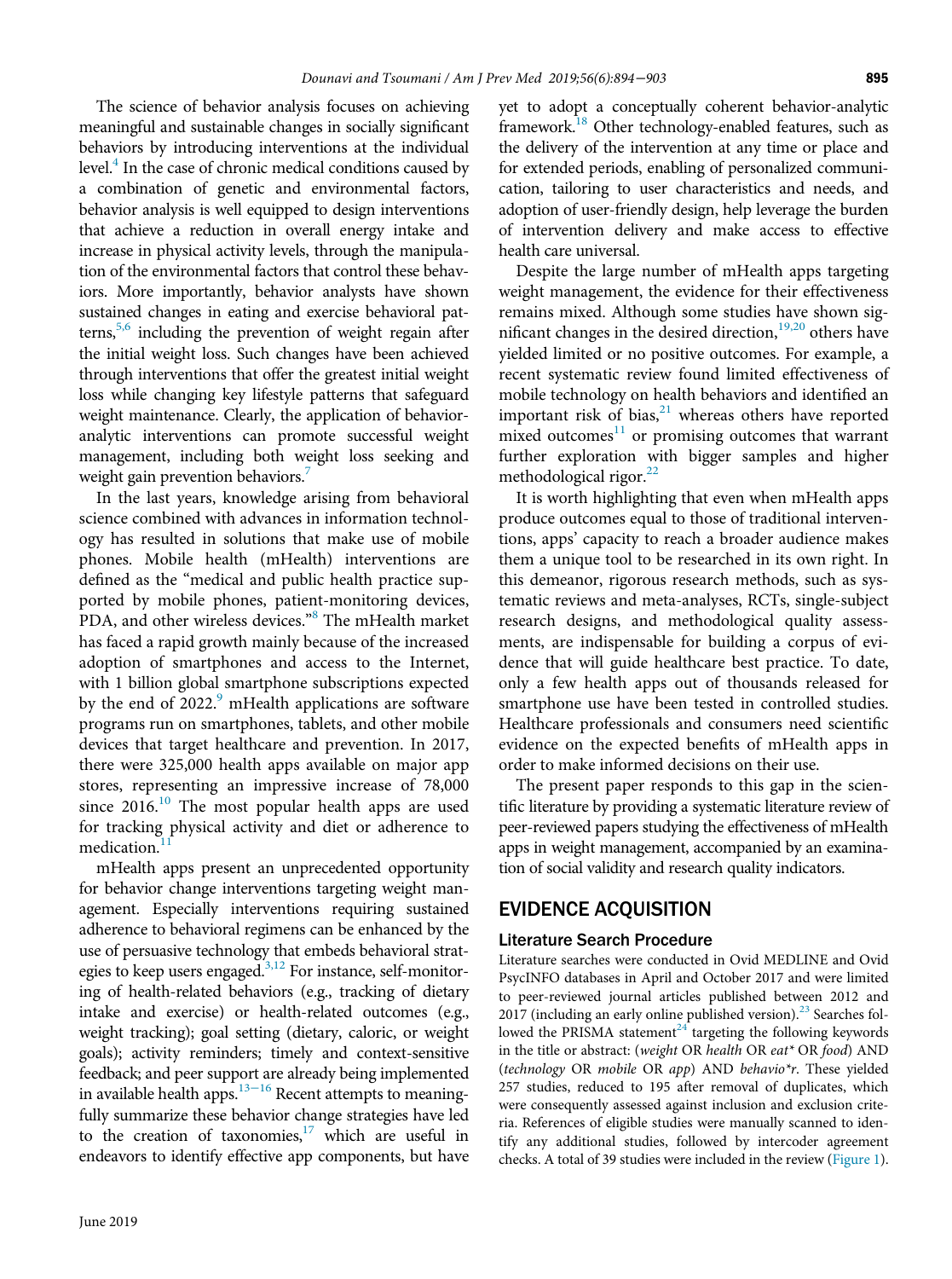<span id="page-3-0"></span>

Figure 1. PRISMA 2009 flowchart illustrating inclusion process.

#### Inclusion and Exclusion Criteria

Identified studies were screened for eligibility if they met the following inclusion criteria: (1) adult population; (2) typical intellectual ability; (3) dependent variable: weight management behaviors; (4) independent variable: use of mobile technology including self-monitoring strategies; and (5) primary study.

Exclusion criteria leading to studies being classified as ineligible were: (1) age <18 years; (2) diagnosis of intellectual disability; (3) weight gain control in pregnancy or postpartum weight loss; (4) use of mobile technology for education/provision of information versus interactive use for self-management; and (5) lack of original data (e.g., conceptual study). Studies containing participants with underlying conditions that could affect metabolism (e.g., diabetes) were included.

## Data Coding

Data extracted from studies were coded in the following categories: participant characteristics (age, sex, location, primary diagnosis, technology savviness, other); intervention (app features, feedback, reminder, other treatment); dependent variables (weight, physical activity, well-being, collateral gains); outcomes (treatment efficacy, effect size, maintenance); certainty of evidence (research design, treatment fidelity, quality assessment); and social validity. Treatment fidelity refers to the extent to which the mHealth app intervention was reliably administered as planned

and whether it differed substantially from control interventions.[25,26](#page-8-16) Social validity is inherent to treatment evaluation and can be defined as the significance of the target behavior, acceptability of the intervention, and satisfaction with obtained results.[27,28](#page-8-17)

#### Study Quality Assessment

RCTs were rated following the rigor criteria established for stud-ies included in Cochrane reviews<sup>[29](#page-8-18)</sup> with the aim to inform healthcare decisions. For this purpose, authors independently scored a random half of RCTs against specified domains [\(Appendix Table 3](#page-7-2), available online). Then, coders crossassessed nine of 22 RCTs (41%) and reached consensus on disagreements. The quality assessment concluded by both coders re-assessing remaining studies ensuring consensus criteria had been applied.

#### Intercoder Agreement

During eligibility checks, the second author independently screened all studies against inclusion and exclusion criteria. Coders discussed any disagreements and reached consensus. Coding followed eligibility checks, with each author receiving a random half of studies to code. After blind coding concluded, 13 of 39 studies (33%) were blindly cross-coded. No disagreements on coding interpretations arose.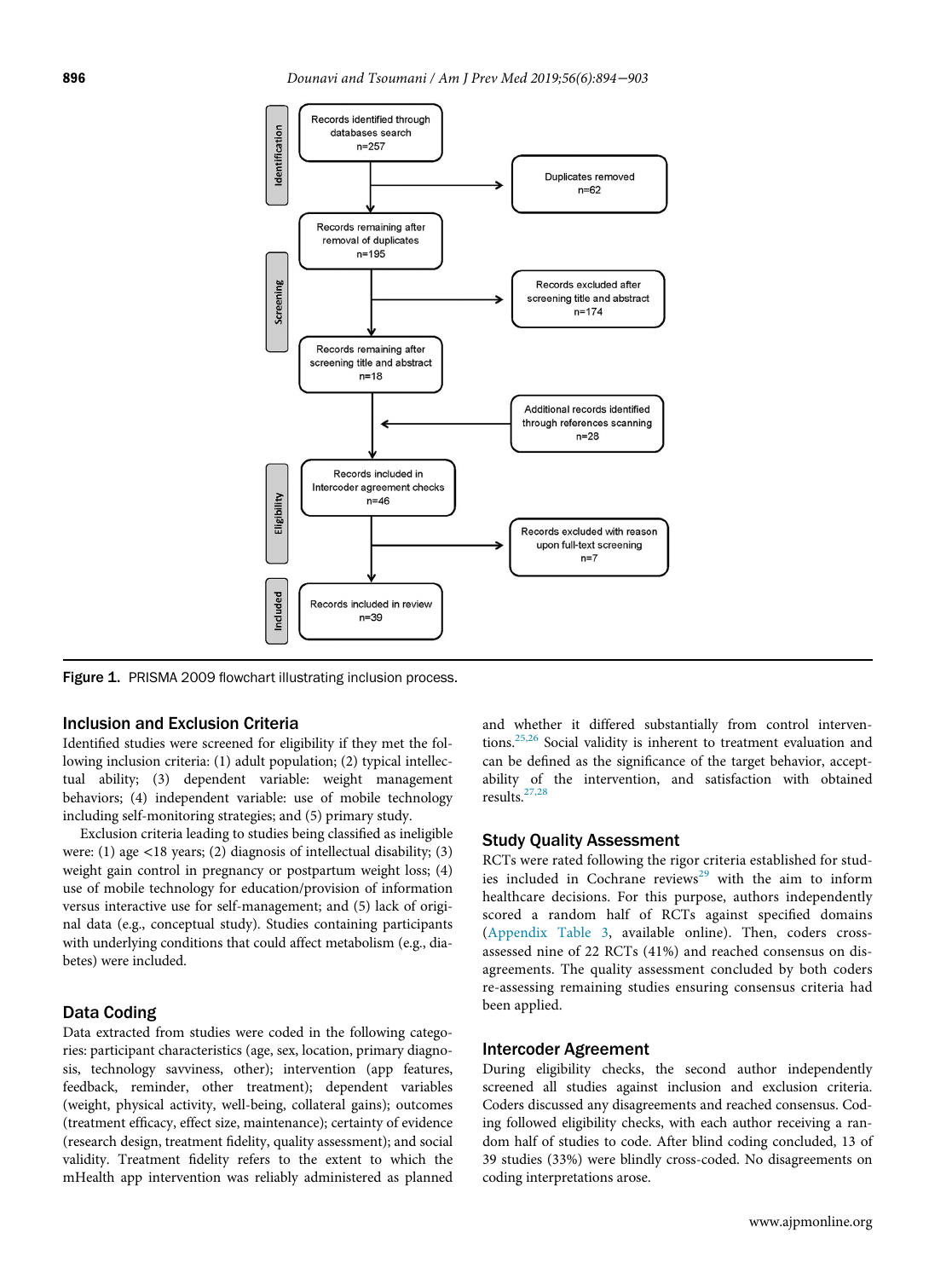# EVIDENCE SYNTHESIS

Results of eligible articles  $(n=39)$  are classified in nonrandomized studies ( $n=17$ ) and RCTs ( $n=22$ ), with key variables for each study presented in the following sections [\(Appendix Tables 1](#page-7-2) and [2,](#page-7-2) respectively, available online). RCTs were additionally assessed for methodological quality ([Appendix Table 3](#page-7-2), available online).

## Nonrandomized Studies

Participants were male or female adults (with the exception of one study that included only females)<sup>23</sup> predominantly from the U.S., with a few studies being conducted in the United Kingdom,  $30,31$  Australia,  $32$  New Zealand,  $33$ and China.<sup>[34](#page-8-22)</sup> Participants in eight of the 17 studies had an increased BMI, with one study including cardiac rehabilitation patients. $35$  All but three studies reported technology savviness ( $n=14$ ), with ownership of a smartphone being the most frequent indicator; 11 studies included technology-savvy participants, whereas three included both savvy and technologically illiterate participants.

Nonrandomized studies were mainly defined as feasibility or acceptability trials and included single-armed qualitative, correlational, or secondary data analyses. Treatment fidelity was not reported in any of the studies.

Researchers tested either tailor-made apps specifically designed for the study<sup>34</sup> or existing apps from the public domain. $31,36$  Main app components were the provision of health-related information, feedback, reminders, peer support groups, goal setting, food and physical activity logging, weight self-monitoring, digital coaching, and exceptional blood pressure tagging.<sup>[34](#page-8-22)</sup> Additional treatments included the provision of a face-to-face coaching or assessment sessions.

Key dependent variables measured across studies were weight loss, eating and physical activity behaviors, eating and physical activity behavioral intentions, awareness of eating and physical activity goals, and glucose level. Indicators of intervention feasibility and social validity, including app use adherence, engagement, acceptability, usefulness, and satisfaction, were also measured. Collateral gains, conceptualized as gains not directly targeted by the mHealth weight management app, such as increasing social engagement with peers, were not reported in any of the studies.

Support for the efficacy of mHealth apps is provided across various weight management outcomes. Food logging frequency,  $37$  dietary restraint, eating concern,  $38$  eating goal awareness, $30$  and intention to increase fruit and vegetable consumption $39$  were found to increase following app use. On the other hand, overeating,  $2^3$  craving,  $2^3$ and eating disor[der sy](#page-8-27)mptoms $38$  were shown to decrease. Weight  $loss^{36,37,39-41}$  $loss^{36,37,39-41}$  $loss^{36,37,39-41}$  as a result of app use was reported

in five studies and lower glucose level<sup>[42](#page-9-0)</sup> in one study. Physical activity level, $31,32$  motivation and intention to exercise, and awareness of physical activity goals $31,32$ were also shown to increase following app use. Intention to modify lifestyle behaviors and perceived control over such behaviors were also positively linked to mHealth app use. $31,34$ 

A few studies also support the perceived efficacy of app use in weight management. mHealth apps were more likely to be adopted by (severely) obese users for the self-management of health goals, including weight loss, and were perceived as highly effective in the self-management of such goals.<sup>[42,43](#page-9-0)</sup> Moreover, mHealth apps were perceived as highly useful in medical care decision making, prompting medical information seeking and facilitating communication with health providers.[35,43](#page-8-23)

Overall, the reviewed nonrandomized studies illustrate well the various benefits for weight management brought by the use of mHealth apps.

The reviewed studies lend support to the social validity of mHealth apps for weight management. Evidence is provided for validity indicators related to app use, measured in terms of app acceptability,  $44,45$  app engagement, $33$  and adherence to self-monitoring via the  $app<sup>35,40,41</sup>$ ; indicators related to app evaluation, such as likeability,  $33$  attitude toward app,  $34$  perceived app usefulness, $32$  and ease of use and usability.  $31,32$  These outcomes were replicated with older patients and staff through qualitative measures.<sup>[35,46](#page-8-23)</sup> Strong social validity is required for app effectiveness. App adherence, for example, is shown to have a positive relation with, and to also mediate the effect of app use on, eating and physical activity behaviors.  $47,48$ 

## **RCTs**

With the exception of one study that involved only female participants,<sup>[49](#page-9-3)</sup> all remaining studies included both male and female adults from the U.S., Australia, the United Kingdom, Finland, South Korea, Canada, Russia, Ireland, or the Netherlands. According to their BMI, participants were overweight or obese (i.e., BMI more than 25), with the exception of a few studies that did not report BMI.<sup>[50,51](#page-9-4)</sup> A few studies included participants with a medical condition, more specifically type 1 diabetes, $51$  arterial hypertension, $46$  diabetes and systolic hypertension,<sup>[52](#page-9-7)</sup> or type 2 diabetes.<sup>53</sup> More than half of the studies reported technology savviness  $(n=13)$ , with 11 studies including technologically savvy participants and two studies including both participants who were technologically savvy and illiterate.

RCTs involved two-, three-, and four-arm parallel groups, with participants being randomly assigned to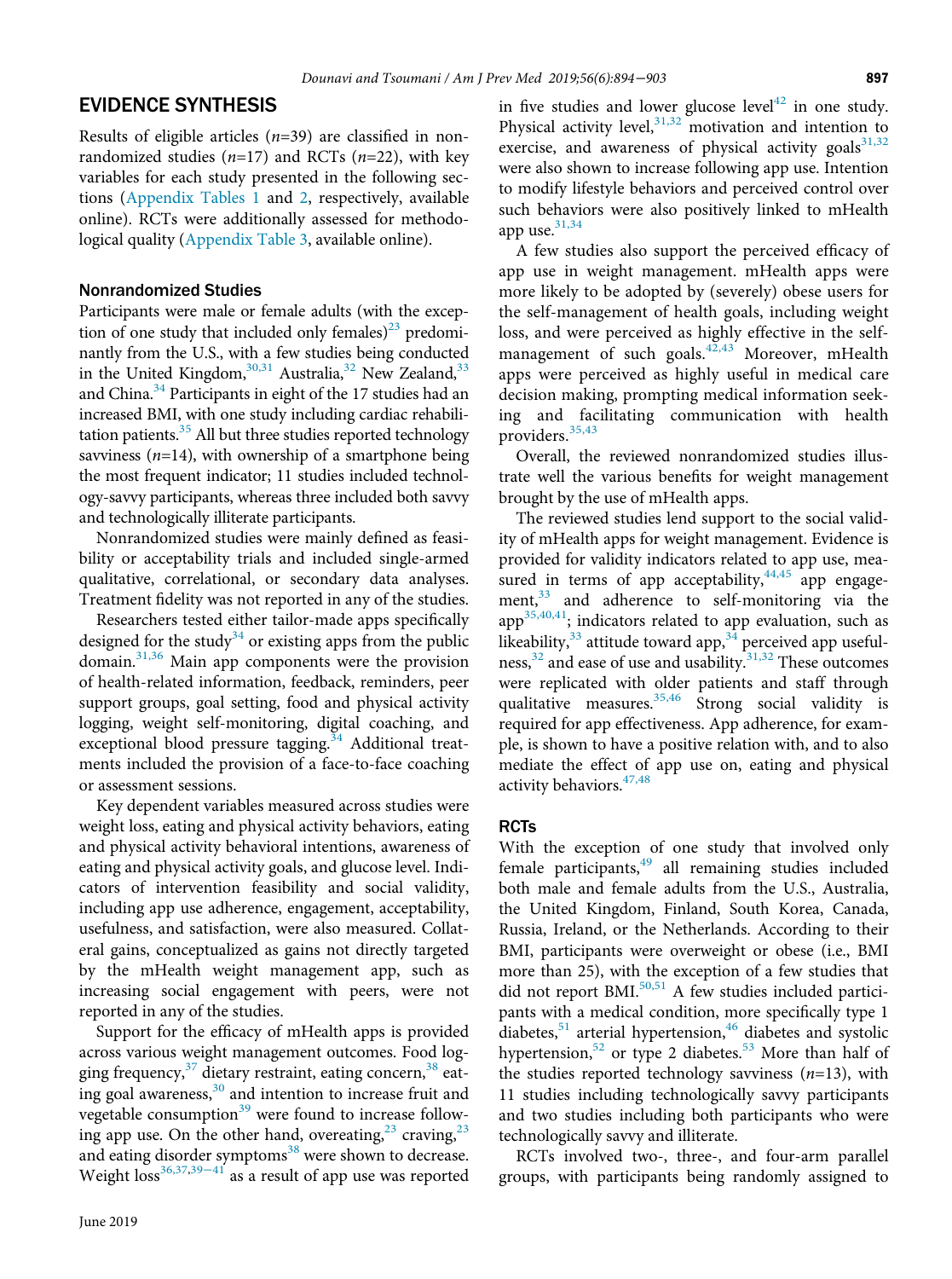control or intervention conditions and studies mainly aiming to compare effectiveness between these conditions by conducting prospective or post hoc analyses. Treatment fidelity was reported in only two studies.<sup>[54,55](#page-9-9)</sup>

Participants randomly assigned to the intervention groups were granted access to apps that incorporated goal setting, food and physical activity self-monitoring, reminders/prompts for recording, tailored feedback, reinforcers, health information, social support, glucose, insulin or other medication logging, and blood pressure monitoring [\(Appendix Table 4](#page-7-2) [available online] lists specific behavior change strategies). Additional treatments were offered either complementary or as alternatives to apps and included usual care, counseling, coaching, paper food diaries, printed diet booklets, visit scheduling contingent on data provided to physician through app, face-to-face intervention based on Acceptance and Commitment Therapy, financial incentives, and diet websites. A summary of behavior change strategies used across mHealth apps in RCTs can be found in [Appendix Table 4](#page-7-2) (available online), classified in antecedent and consequent.

Key dependent variables measured across RCTs were weight; BMI; physical activity; dietary intake mainly focusing on fruit and vegetable consumption, take-out meals, and sugar-sweetened beverages; anthropometric data, such as waist circumference, blood pressure, serum lipids, and glucose levels; psychological factors, such as well-being, stress, motivation, and positive or negative affect; alcohol and cigarette consumption; engagement with app; adherence to self-monitoring; and app acceptability. No collateral gains were reported in any of the studies.

Weight management behaviors mostly changed toward the desired direction. Consumption of fruits and vegetables significantly increased with app use, whereas consumption of sugar-sweetened beverages and take-out meals decreased.<sup>[54,](#page-9-9)[56](#page-9-10)−60</sup> Nonsignificant changes followed the expected direction.61−[63](#page-9-11) Physical activity mostly increased,[50,5](#page-9-4)7−[59,](#page-9-12)[61,64](#page-9-11) whereas no change in physical activity was reported in two studies.<sup>[56,65](#page-9-10)</sup>

Regarding anthropometric changes, significant weight loss (or change in the expected direction) $47,49,56,57,60,66$ and reduction in  $BMI^{59,60}$  $BMI^{59,60}$  $BMI^{59,60}$  and waist circumference<sup>[49,66](#page-9-3)</sup> were reported. Absence of significant changes was also reported.[55,](#page-9-14)[62](#page-9-15)−<sup>65</sup> Moreover, reduction in glucose, blood pressure, and serum lipid levels was also found, $46,49,51,52,66$  whereas two studies failed to show significant changes in blood pressure and glucose level. $64,65$ 

Considering user well-being, two studies revealed a decrease in depression and an increase in positive affect.<sup>[52,62](#page-9-7)</sup> The remaining studies measuring well-being showed no change.<sup>[51,56,64,65](#page-9-5)</sup>

mHealth apps in the reviewed studies were also characterized by strong social validity. High scores were reported for intervention acceptability,  $60,67$  perceived usefulness,  $54,62$  satisfaction,  $61,65,67$  and liking of and posi-tive attitude toward the app intervention.<sup>[50,54,62](#page-9-4)</sup> App usability, measured as ease of use and comprehensibility, also received high ratings. $50,54,62,66$  Two studies showed high levels of engagement with an app (also reflecting adherence to app intervention), $51,57$  whereas one study reported low engagement resulting from usability issues.<sup>61</sup> Support for the cost effectiveness of mHealth apps, important for user adoption and integration in healthcare practice, was provided in only one study.<sup>[65](#page-9-18)</sup>

Only five of 22 studies (23%) presented no risk of bias across key domains.<sup>[56,57,62,64,65](#page-9-10)</sup> All remaining 17 studies (77%) presented a high risk of bias in one or more key domains, with five (23%) presenting an unclear or high risk of bias in one or two criteria<sup>50,52,58,61,63</sup> and 12 (55%) presenting a high or unclear risk of bias in three or more key domains ([Appendix Table 3,](#page-7-2) available online).

Upon closely analyzing quality findings, it is evident that incomplete reporting of outcome data constitutes the most frequently identified bias, with only ten studies presenting a low risk of bias. The second most frequent bias was the lack of blinding of participants and personnel, with 11 of 22 RCTs presenting a low risk. The third most frequently identified bias concerned the random sequence generation, with only 11 studies presenting a low risk of bias. Selective outcomes reporting did not present a risk of bias in any of the studies, same as blinding of outcomes assessor with the exception of two studies that presented an unclear risk. Finally, on the criterion of allocation concealment, 12 studies presented a low risk, two a high risk, and eight an unclear risk.

# **DISCUSSION**

## Social Validity

Both nonrandomized studies and RCTs reported that patients were satisfied with the use of the app, found it useful in the pursuit of their weight and physical activity goals, and easy to use. Over the course of two studies, authors reported that engagement with the app declined.<sup>[51,65](#page-9-5)</sup> Hebden et al.<sup>[61](#page-9-11)</sup> reported that usability issues caused a decrease in engagement with app. It is noteworthy that these positive attitudes toward app use were confirmed irrespective of participants' older age,  $35,44$  suggesting that mHealth technology can bring benefits to a wide population. Overall, included studies come to a concord that app use for weight management is widely accepted and regarded as useful by participants. However, this concord arises from less than half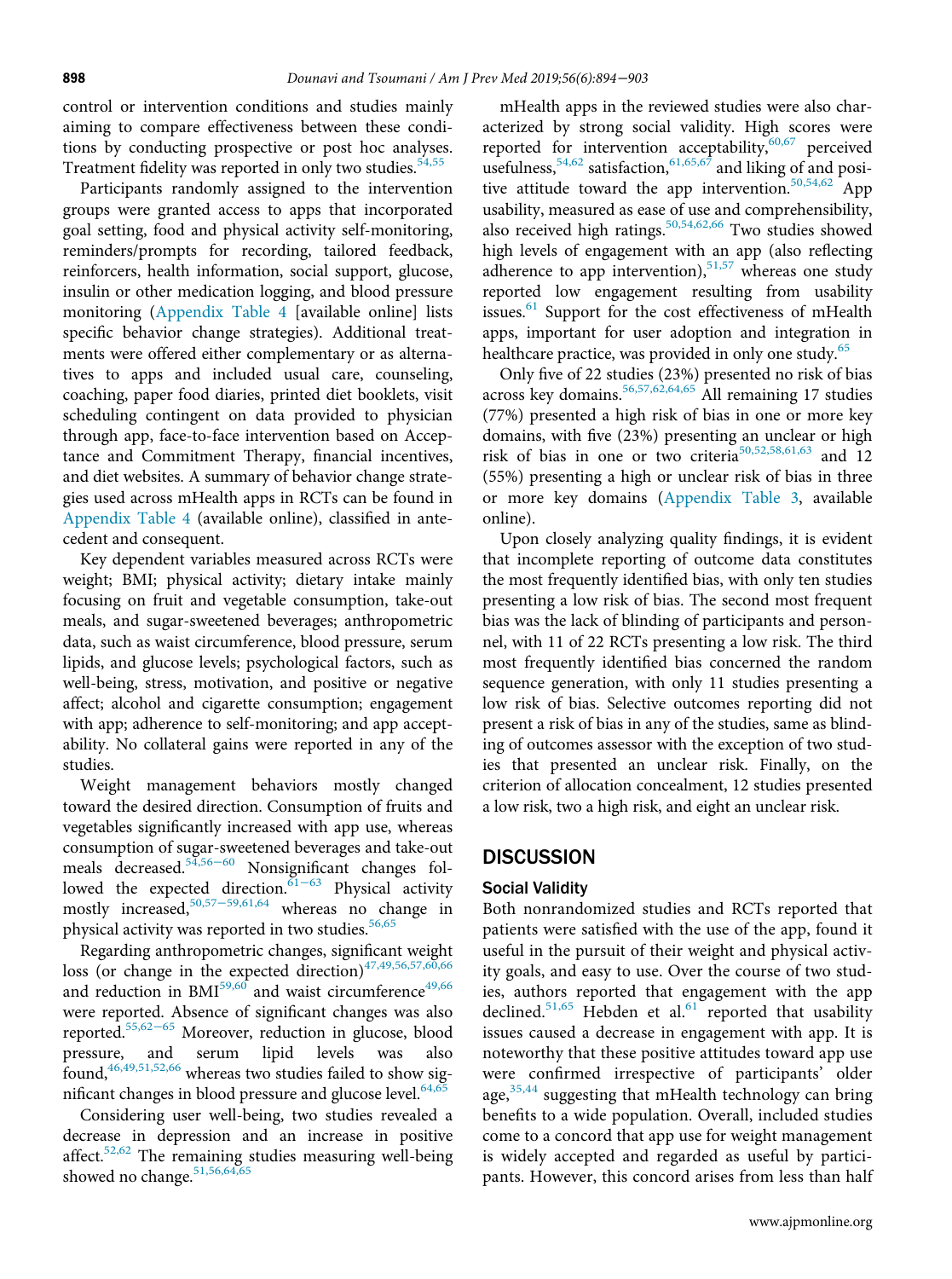of eligible studies with the remaining studies not reporting social validity data. Social validity can be equally important to effectiveness for ensuring treatment adherence, particularly given its role in mediating the effectiveness of app use on weight management.  $48,68$ Therefore, future research should routinely incorporate measures of intervention acceptability and satisfaction with technology and carefully inspect their role in facilitating app efficacy.

Given the importance of reporting technology savviness of study participants for findings to be generalizable to other populations and the fact that only 69% of all studies included in the present review reported on this aspect (14 nonrandomized studies and 13 RCTs), future research should incorporate routine measurements of duration of smartphone ownership and regular access to Internet during baseline assessment in order to determine whether familiarity with the use of technology plays a role in treatment acceptability, adherence, and efficacy.

## App Effectiveness

mHealth apps can be effective in the self-management of weight, such as in reducing weight, and improving health indicators, such as glucose levels and blood pressure, provided specific characteristics identified in RCTs as effective are incorporated.<sup>[32,](#page-8-20)46–[50,5](#page-9-6)2–[54,](#page-9-7)56–[59,](#page-9-10)[64,66,67](#page-9-16)</sup> These include the effortless self-monitoring of diet and physical activity, tailored feedback provision, reminders for app use, and interaction with peers.  $48,63$  The integration of such features increases user engagement with the treatment, which, in turn, promotes successful weight management.<sup>69</sup>

It is worth pointing out that although one study<sup>[63](#page-9-21)</sup> found no significant improvements as a result of using a PDA for self-monitoring, the authors confirmed that stronger adherence is linked to higher weight loss and that adherence increases with frequent feedback, as also pointed out by others.<sup>[48](#page-9-19)</sup> It would therefore be reasonable to assume that mobile apps can increase adherence and consequent weight loss through the provision of frequent tailored feedback, feeding in the same lifestyle change mechanism and facilitating weight management.

When focusing on the behavioral patterns that lead to changes in health indicators, such as lipid and glucose levels, it is clear that these patterns are representative of healthy eating (including high consumption of fruits and vegetables and low consumption of calorie-dense takeaway meals and sugary drinks) and regular physical activity (measured predominantly through daily steps). Furthermore, habitual behaviors, such as alcohol consumption, and behaviors with a negative impact on wellbeing, such as stress-causing behaviors, deserve further attention in the context of mHealth interventions as they can inhibit weight management efforts. Such behaviors, the same as any behavior that brings socially significant changes in people's lives, is the focus of the science of behavior analysis, which through decades of research has identified effective components of interventions targeting weight  $loss<sup>70</sup>$  $loss<sup>70</sup>$  $loss<sup>70</sup>$  When mHealth apps incorporate some of these behavioral components as well as new technology-enabled features, they create powerful tools that help health professionals and individuals achieve their goals. These apps can be combined with traditional interventions, such as face-to-face counseling,  $60$  potentially boosting overall effectiveness, or be used as standalone treatments. $62$  In both cases and in line with what other authors have reported, $71$  this systematic review confirmed that mHealth apps are increasingly used as a  $\cot$ -effective<sup>[43](#page-9-23)</sup> and easy-to-use technological means for the delivery of behavior change interventions targeting weight loss.

Regarding measures of weight maintenance, these should be taken at 2 years' post-intervention follow-ups or later. $72$  In this review, only a small proportion of RCTs included follow-up measures.<sup>[55,56](#page-9-14)</sup> Given clinical recommendations suggest ongoing behavioral support is necessary for lifestyle changes to be sustained,<sup>[69](#page-9-20)</sup> continuous use of mHealth apps could make this feasible and cost effective. In terms of the generalizability of these results, participants included in reported studies were male and female adults, with a BMI indicating overweight or obesity, predominantly from the U.S. or other developed countries and occasionally with a diagnosed disease, such as diabetes. Results could therefore be generalized to populations with similar characteristics and more research would be required in non-Western countries and with populations with different characteristics, such as medical condition or SES. The study of mHealth efficacy in the weight management of populations diagnosed with medical conditions related to eating behavior, such as disordered eating behavior, could greatly benefit from the use of apps capable of increasing adherence to recommended treatments.

#### Research Quality Limitations of Eligible Studies

Evidence-based medicine arises from methodologically rigorous studies that report replicable results. In the attempt to base clinical decision making on strong evidence combined with patient needs and wishes, the authors have reported on treatment fidelity, identifying only two RCTs that reported this measure of validity and reliability. Technology enables the automatic measurement of certain treatment fidelity aspects, while it completely eliminates the need to measure provider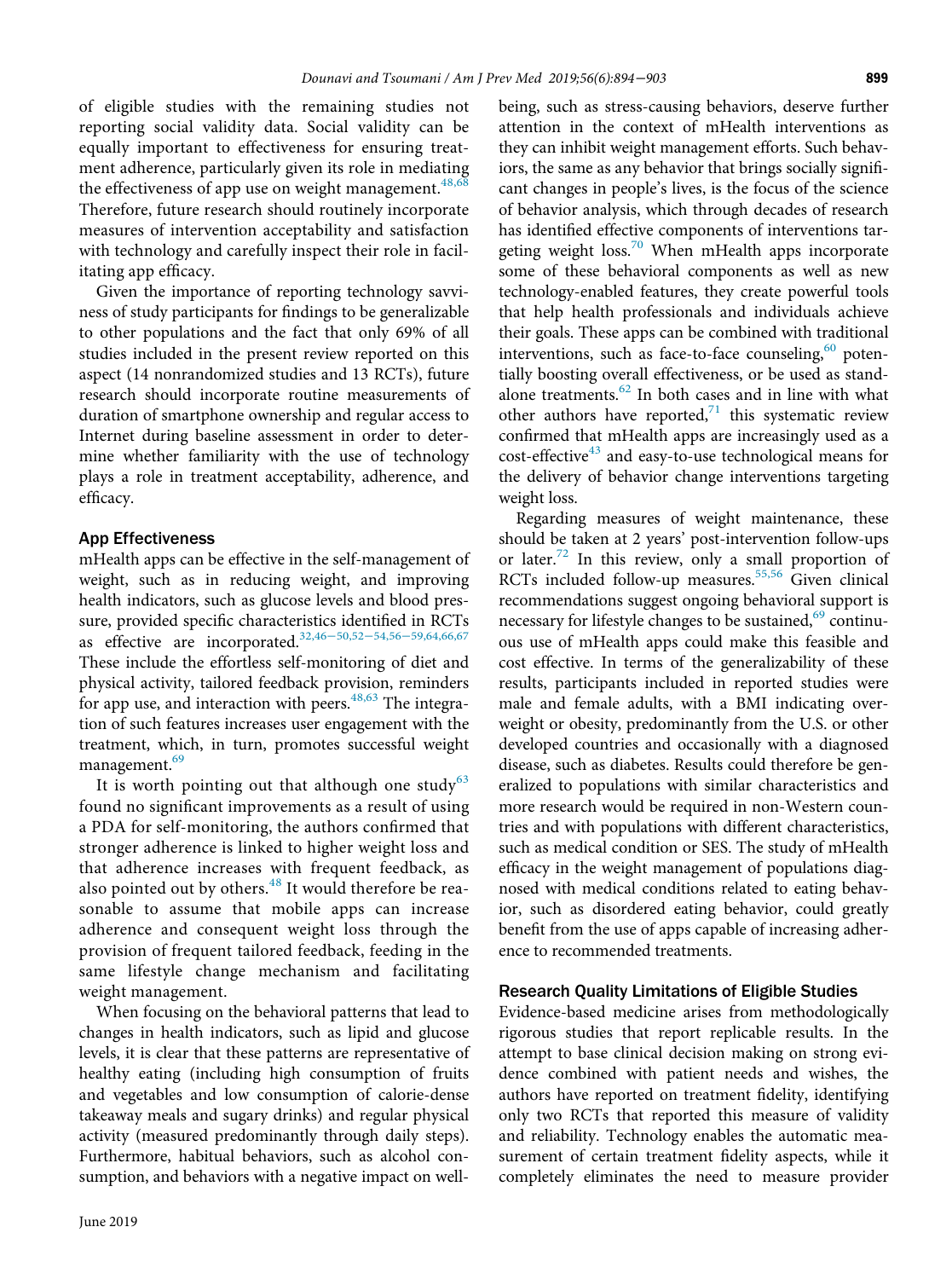training. However, the need to measure treatment delivery, receipt, and enactment is still important and questionnaires specifically designed to measure these aspects should be incorporated in future trials. $^{26}$  $^{26}$  $^{26}$  RCTs need to be reported in a standardized manner $^{73}$  and behavior change strategies need to be rated following a coherent behavior-analytic framework. $17$  Additionally, authors have used the research quality standards pub-lished for Cochrane reviews.<sup>[29](#page-8-18)</sup> Unfortunately, results of this research quality assessment indicated that only five of 22 studies (23%) presented no risk of bias across key domains, with remaining studies presenting a high risk of bias in one or more key domains. This outcome is a cause of concern, given RCTs have been considered the gold standard for policy-making and consequent clinical decision making.<sup>7</sup>

Bias can lead to an erroneous estimation of the intervention effect and corresponding flawed conclusions. For these reasons, future studies should ensure that compliance with Cochrane rigor criteria is guaranteed by verifying that research procedures follow research quality recommendations, especially in relation to outcomes data reporting, blinding of participants and personnel, and random sequence generation. Overall, the field would benefit from more detailed reporting of procedures, ensuring that risk of bias is assessable.

## Limitations

Language biases might exist, because these searches were conducted in English. Additionally, relevant studies indexed in other databases may have been missed. This risk however is estimated to be low, as hand searching references of included studies yielded additional results that made this review systematic and comprehensive. Also, no gray literature studies were included, as the authors wished to limit the searches to renowned peerreviewed journals, yet this fact might have biased the findings.

<span id="page-7-2"></span>Because of the complexity and heterogeneity of included studies, no meta-analysis was conducted. A meta-analysis would quantify effect sizes of included RCTs and provide a precise estimate of treatment efficacy of mHealth apps, an important element in evidence-based medicine. Future systematic reviews should include a meta-analysis of studies.

<span id="page-7-1"></span><span id="page-7-0"></span>It is worth mentioning that this review has been limited to mobile applications, without specifying whether a sensor was used together with the mHealth app. Given sensors, such as pedometers, allow for the automatic recording of behaviors and have become increasingly popular, it would be worth exploring how they might increase adherence to treatment, improve data collection precision, and maximize treatment efficacy.

# **CONCLUSIONS**

mHealth applications seem to facilitate weight management across a wide range of measured outcomes. There is sufficient consensus across studies that mHealth apps are acceptable by patients and effective in producing weight loss through lifestyle changes in eating behaviors and physical activity patterns. The examination of social validity indicators reveals a pattern where higher engagement with mHealth applications is associated with greater treatment adherence and consequent weight loss. This study also highlights the need to obtain further empirical evidence about the role of social validity as a mechanism underlying the influence of mHealth app use on weight management behaviors. Future research should focus on weight maintenance and generalizability of results with wider populations. The present systematic review has drawn attention to the low research quality of past studies, as indicated by the use of Cochrane criteria. Methodological rigor should be ensured through compliance with evidence-based medicine standards.

# ACKNOWLEDGMENTS

This research was supported by a grant from MyHabeats. The opinions expressed in this paper solely represent those of the authors. The funder had no involvement in the study design; data collection, analysis, or interpretation; manuscript preparation; and decision to submit for publication. The first author is a member of the Advisory Board of MyHabeats. The second author serves as a Research and Product Developer for MyHabeats.

Author contributions were as follows: KD: concept and design, data collection, and data analysis and interpretation; and KD, OT: data coding and quality assessment, drafting of manuscript, and final approval for submission.

Key findings of this systematic review were presented as a poster at the 8th Conference of the International Federation for the Surgery of Obesity and Metabolic Disorders−European Chapter and published in a brief abstract in Obesity Surgery.

Katerina Dounavi has no financial disclosures. Olga Tsoumani has been financially compensated by MyHabeats for serving as a Research and Product Developer.

# SUPPLEMENTAL MATERIAL

Supplemental materials associated with this article can be found in the online version at [https://doi.org/10.1016/j.](https://doi.org/10.1016/j.amepre.2018.12.005) [amepre.2018.12.005](https://doi.org/10.1016/j.amepre.2018.12.005).

# **REFERENCES**

- 1. WHO. Obesity and overweight. [www.who.int/en/news-room/fact](http://www.who.int/en/news-room/fact-sheets/detail/obesity-and-overweight)[sheets/detail/obesity-and-overweight.](http://www.who.int/en/news-room/fact-sheets/detail/obesity-and-overweight) Published 2018. Accessed May 4, 2018.
- 2. Centers for Disease Control and Prevention (CDC). Adult obesity: causes & consequences. [www.cdc.gov/obesity/adult/causes.html](http://www.cdc.gov/obesity/adult/causes.html). Published 2018. Accessed December 18, 2018.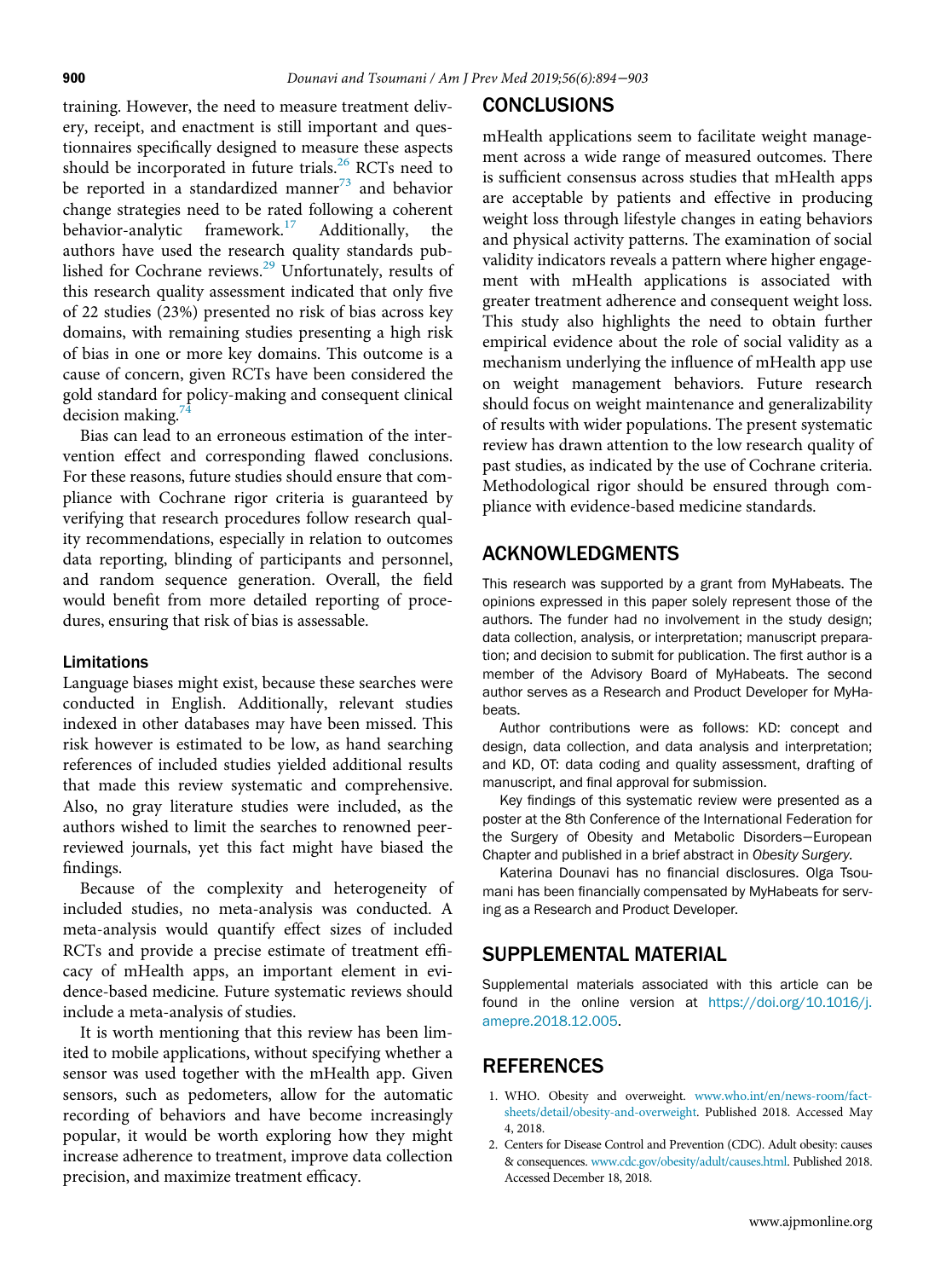- <span id="page-8-13"></span><span id="page-8-0"></span>3. Raynor HA, Champagne CM. Position of the Academy of Nutrition and Dietetics: interventions for the treatment of overweight and obesity in adults. J Acad Nutr Diet. 2016;116(1):129–147. [https://doi.org/](https://doi.org/10.1016/j.jand.2015.10.031) [10.1016/j.jand.2015.10.031](https://doi.org/10.1016/j.jand.2015.10.031).
- <span id="page-8-1"></span>4. [Cooper JO, Heron TE, Heward WL.](http://refhub.elsevier.com/S0749-3797(19)30025-X/sbref0004) Applied Behavior Analysis. 2nd [ed. Upper Saddle River, NJ: Pearson; 2007.](http://refhub.elsevier.com/S0749-3797(19)30025-X/sbref0004)
- <span id="page-8-14"></span><span id="page-8-2"></span>5. Hausman NL, Borrero JC, Fisher A, Kahng SW. Improving accuracy of portion-size estimations through a stimulus equivalence paradigm. J Appl Behav Anal. 2014;47(3):485–499. <https://doi.org/10.1002/jaba.139>.
- <span id="page-8-15"></span>6. Vanwormer JJ. Pedometers and brief e-counseling: increasing physical activity for overweight adults. J Appl Behav Anal. 2004;37(3):421–425. [https://doi.org/10.1901/jaba.2004.37-421.](https://doi.org/10.1901/jaba.2004.37-421)
- <span id="page-8-16"></span><span id="page-8-3"></span>7. Winik CL, Bonham CE. Weight management: a concept analysis. Nurs Forum. 2018;53(1):93–99. <https://doi.org/10.1111/nuf.12220>.
- <span id="page-8-29"></span><span id="page-8-4"></span>8. WHO. MHealth: New Horizons for Health Through Mobile Technologies: Based on the Findings of the Second Global Survey on EHealth, Vol 3. Geneva. [www.who.int/goe/publications/goe\\_mhealth\\_web.pdf](http://www.who.int/goe/publications/goe_mhealth_web.pdf). Published 2011. Accessed June 3, 2018.
- <span id="page-8-5"></span>9. Ericsson. Ericsson Mobility Report. [www.ericsson.com/assets/local/](http://www.ericsson.com/assets/local/mobility-report/documents/2017/ericsson-mobility-report-june-2017-raso.pdf) [mobility-report/documents/2017/ericsson-mobility-report-june-2017](http://www.ericsson.com/assets/local/mobility-report/documents/2017/ericsson-mobility-report-june-2017-raso.pdf) [raso.pdf](http://www.ericsson.com/assets/local/mobility-report/documents/2017/ericsson-mobility-report-june-2017-raso.pdf). Published 2017. Accessed September 13, 2018.
- <span id="page-8-17"></span><span id="page-8-6"></span>10. Research2Guidance. MHealth economics 2017: current status and future trends in mobile health. [https://research2guidance.com/product/](https://research2guidance.com/product/mhealth-economics-2017-current-status-and-future-trends-in-mobile-health/) [mhealth-economics-2017-current-status-and-future-trends-in-mobile](https://research2guidance.com/product/mhealth-economics-2017-current-status-and-future-trends-in-mobile-health/)[health/.](https://research2guidance.com/product/mhealth-economics-2017-current-status-and-future-trends-in-mobile-health/) Published 2017. Accessed June 3, 2018.
- <span id="page-8-18"></span><span id="page-8-7"></span>11. [Bardus M, Smith JR, Samaha L, Abraham C. Mobile phone and web](http://refhub.elsevier.com/S0749-3797(19)30025-X/sbref0011) [2.0 technologies for weight management: a systematic scoping review.](http://refhub.elsevier.com/S0749-3797(19)30025-X/sbref0011) [J Med Internet Res.](http://refhub.elsevier.com/S0749-3797(19)30025-X/sbref0011) 2015;17(11):e259.
- <span id="page-8-19"></span>12. Logan AG. Transforming hypertension management using mobile health technology for telemonitoring and self-care support. Can J Cardiol. 2013;29(5):579–585. <https://doi.org/10.1016/j.cjca.2013.02.024>.
- <span id="page-8-8"></span>13. Azar KMJ, Lesser LI, Laing BY, et al. Mobile applications for weight management. Am J Prev Med. 2013;45(5):583–589. [https://doi.org/](https://doi.org/10.1016/j.amepre.2013.07.005) [10.1016/j.amepre.2013.07.005](https://doi.org/10.1016/j.amepre.2013.07.005).
- <span id="page-8-24"></span><span id="page-8-20"></span>14. Norman GJ, Zabinski MF, Adams MA, Rosenberg DE, Yaroch AL, Atienza AA. A review of eHealth interventions for physical activity and dietary behavior change. Am J Prev Med. 2007;33(4) 336−345.e16 <https://doi.org/10.1016/j.amepre.2007.05.007>.
- <span id="page-8-21"></span>15. Liu F, Kong X, Cao J, et al. Mobile phone intervention and weight loss among overweight and obese adults: a meta-analysis of randomized controlled trials. Am J Epidemiol. 2015;181(5):337–348. [https://doi.](https://doi.org/10.1093/aje/kwu260) [org/10.1093/aje/kwu260.](https://doi.org/10.1093/aje/kwu260)
- 16. Zhao J, Freeman B, Li M. Can mobile phone apps influence people's health behavior change? An evidence review. J Med Internet Res. 2016;18(11):e287. <https://doi.org/10.2196/jmir.5692>.
- <span id="page-8-22"></span><span id="page-8-9"></span>17. Michie S, Richardson M, Johnston M, et al. The behavior change technique taxonomy (v1) of 93 hierarchically clustered techniques: building an international consensus for the reporting of behavior change interventions. Ann Behav Med. 2013;46(1):81–95. [https://doi.org/](https://doi.org/10.1007/s12160-013-9486-6) [10.1007/s12160-013-9486-6](https://doi.org/10.1007/s12160-013-9486-6).
- <span id="page-8-23"></span><span id="page-8-10"></span>18. Iwata BA, Dorsey MF, Slifer KJ, Bauman KE, Richman GS. Toward a functional analysis of self-injury. J Appl Behav Anal. 1994;27 (2):1297798. <https://doi.org/10.1901/jaba.1994.27-197>.
- <span id="page-8-28"></span><span id="page-8-11"></span>19. Maddison R, Pfaeffli L, Whittaker R, et al. A mobile phone intervention increases physical activity in people with cardiovascular disease: results from the HEART randomized controlled trial. Eur J Prev Cardiol. 2015;22(6):701–709. [https://doi.org/10.1177/2047487314535076.](https://doi.org/10.1177/2047487314535076)
- <span id="page-8-25"></span>20. Quinn CC, Clough SS, Minor JM, Lender D, Okafor MC, Gruber-Baldini A. WellDoc<sup>TM</sup> mobile diabetes management randomized controlled trial: change in clinical and behavioral outcomes and patient and physician satisfaction. Diabetes Technol Ther. 2008;10(3):160– 168. [https://doi.org/10.1089/dia.2008.0283.](https://doi.org/10.1089/dia.2008.0283)
- <span id="page-8-27"></span><span id="page-8-26"></span><span id="page-8-12"></span>21. Free C, Phillips G, Galli L, et al. The effectiveness of mobilehealth technology-based health behaviour change or disease management interventions for health care consumers: a systematic

review. PLoS Med. 2013;10(1):e1001362. https://doi.org[/10.1371/](https://doi.org/10.1371/journal.pmed.1001362) [journal.pmed.1001362.](https://doi.org/10.1371/journal.pmed.1001362)

- 22. Wang Y, Xue H, Huang Y, Huang L, Zhang D. A systematic review of application and effectiveness of mHealth interventions for obesity and diabetes treatment and self-management. Adv Nutr. 2017;8(3):449– 462. [https://doi.org/10.3945/an.116.014100.](https://doi.org/10.3945/an.116.014100)
- 23. Mason AE, Jhaveri K, Cohn M, Brewer JA. Testing a mobile mindful eating intervention targeting craving-related eating: feasibility and proof of concept. J Behav Med. 2018;41(2):160–173. [https://doi.org/](https://doi.org/10.1007/s10865-017-9884-5) [10.1007/s10865-017-9884-5](https://doi.org/10.1007/s10865-017-9884-5).
- 24. Moher D, Liberati A, Tetzlaff J, Altman DG. Preferred reporting items for systematic reviews and meta-analyses: the PRISMA statement. Int J Surg. 2010;8(5):336–341. <https://doi.org/10.1016/j.ijsu.2010.02.007>.
- 25. Hildebrand MW, Host HH, Binder EF, et al. Measuring treatment fidelity in a rehabilitation intervention study. Am J Phys Med Rehabil. 2012;91(8):715–724. <https://doi.org/10.1097/PHM.0b013e31824ad462>.
- 26. Borrelli B. The assessment, monitoring, and enhancement of treatment fidelity in public health clinical trials. J Public Health Dent. 2011;71(suppl 1):S52–S63. [https://doi.org/10.1111/j.1752-7325.2011.](https://doi.org/10.1111/j.1752-7325.2011.00233.x) [00233.x](https://doi.org/10.1111/j.1752-7325.2011.00233.x).
- 27. Kazdin AE. Assessing the clinical or applied importance of behavior change through social validation. Behav Modif. 1977;1(4):427–452. <https://doi.org/10.1177/014544557714001>.
- 28. Wolf MM. Social validity: the case for subjective measurement or how applied behavior analysis is finding its heart. J Appl Behav Anal. 1978;11(2):203–214. [https://doi.org/10.1901/jaba.1978.11-203.](https://doi.org/10.1901/jaba.1978.11-203)
- 29. Higgins JP, Green S, eds. Cochrane Handbook for Systematic Reviews of Interventions. Version 5.1.0. [www.handbook.cochrane.org](http://www.handbook.cochrane.org). Published 2011. Accessed May 4, 2018.
- 30. Morrison LG, Hargood C, Xiaowen Lin S, et al. Understanding usage of a hybrid website and smartphone app for weight management: a mixed-methods study. J Med Internet Res. 2014;16(10):e201. [https://](https://doi.org/10.2196/jmir.3579) [doi.org/10.2196/jmir.3579.](https://doi.org/10.2196/jmir.3579)
- 31. Tang J, Abraham C, Stamp E, Greaves C. How can weight-loss app designers' best engage and support users? A qualitative investigation. Br J Health Psychol. 2015;20(1):151–171. [https://doi.org/10.1111/bjhp.12114.](https://doi.org/10.1111/bjhp.12114)
- 32. Kirwan M, Duncan MJ, Vandelanotte C, Mummery WK. Using smartphone technology to monitor physical activity in the 10,000 Steps program: a matched case-control trial. J Med Internet Res. 2012;14(2):e55. [https://doi.org/10.2196/jmir.1950.](https://doi.org/10.2196/jmir.1950)
- 33. Pfaeffli Dale L, Whittaker R, Dixon R, et al. Acceptability of a mobile health exercise-based cardiac rehabilitation intervention: a randomized trial. J Cardiopulm Rehabil Prev. 2015;35(5):312–319. [https://doi.](https://doi.org/10.1097/HCR.0000000000000125) [org/10.1097/HCR.0000000000000125](https://doi.org/10.1097/HCR.0000000000000125).
- 34. Sun N, Rau PLP, Li Y, Owen T, Thimbleby H. Design and evaluation of a mobile phone-based health intervention for patients with hypertensive condition. Comput Human Behav. 2016;63:98–105. [https://doi.](https://doi.org/10.1016/j.chb.2016.05.001) [org/10.1016/j.chb.2016.05.001](https://doi.org/10.1016/j.chb.2016.05.001).
- 35. Forman DE, LaFond K, Panch T, Allsup K, Manning K, Sattelmair J. Utility and efficacy of a smartphone application to enhance the learning and behavior goals of traditional cardiac rehabilitation: a feasibility study. J Cardiopulm Rehabil Prev. 2014;34(5):327–334. [https://doi.org/](https://doi.org/10.1097/HCR.0000000000000058) [10.1097/HCR.0000000000000058](https://doi.org/10.1097/HCR.0000000000000058).
- 36. Pourzanjani A, Quisel T, Foschini L. Adherent use of digital health trackers is associated with weight loss. PLoS One. 2016;11(4):1–14. [https://doi.org/10.1371/journal.pone.0152504.](https://doi.org/10.1371/journal.pone.0152504)
- 37. Kim H, Faw M, Michaelides A. Mobile but connected: harnessing the power of self-efficacy and group support for weight loss success through mHealth intervention. J Health Commun. 2017;22(5):395-402. <https://doi.org/10.1080/10810730.2017.1296510>.
- 38. Simpson CC, Mazzeo SE. Calorie counting and fitness tracking technology: associations with eating disorder symptomatology. Eat Behav. 2017;26(2017):89–92. <https://doi.org/10.1016/j.eatbeh.2017.02.002>.
- 39. Carroll JK, Moorhead A, Bond R, LeBlanc WG, Petrella RJ, Fiscella K. Who uses mobile phone health apps and does use matter? A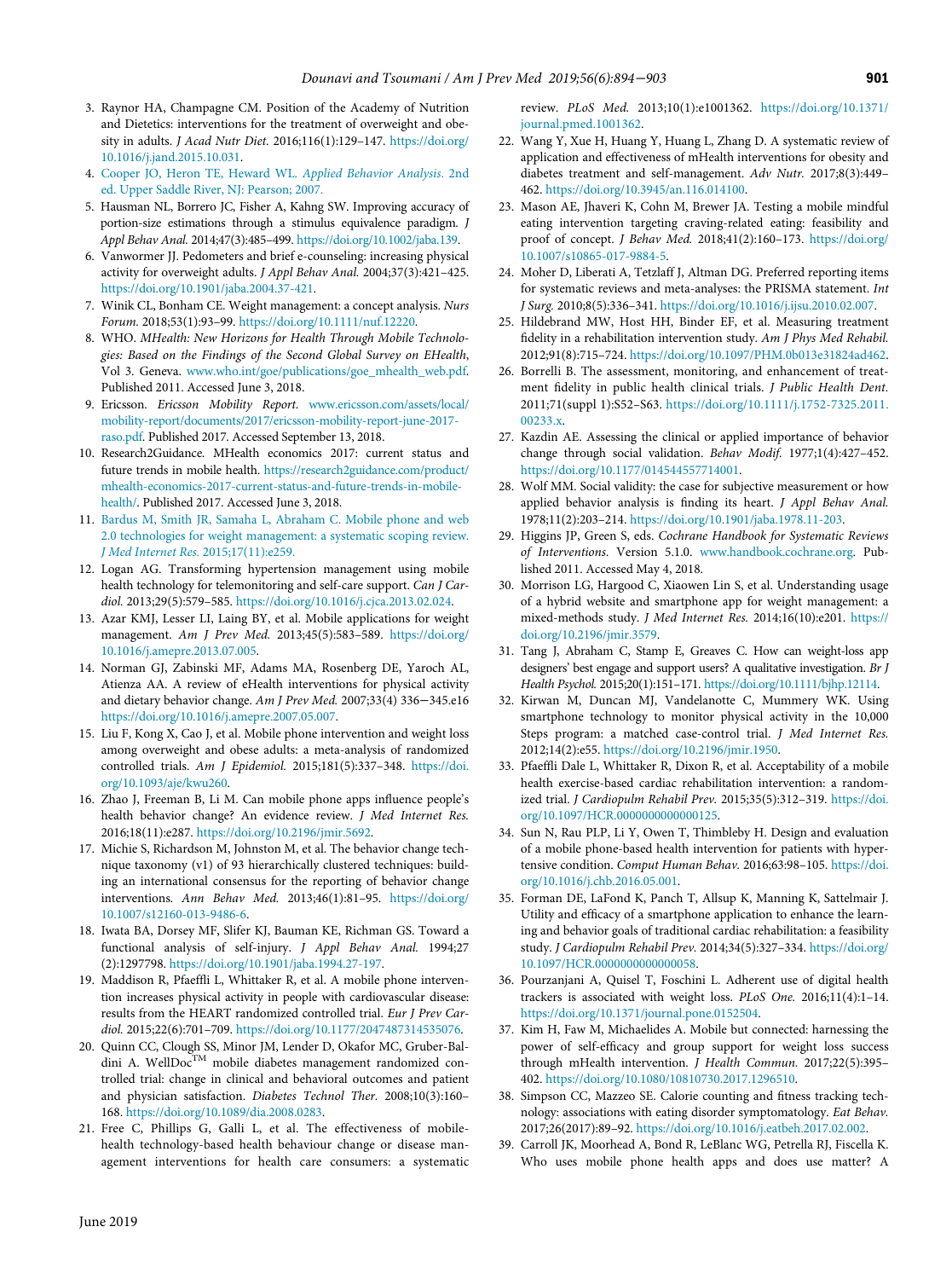secondary data analytics approach. J Med Internet Res. 2017;19(4):1-9. [https://doi.org/10.2196/jmir.5604.](https://doi.org/10.2196/jmir.5604)

- <span id="page-9-10"></span>40. Robinson E, Higgs S, Daley AJ, et al. Development and feasibility testing of a smart phone based attentive eating intervention. BMC Public Health. 2013;13(1). [https://doi.org/10.1186/1471-2458-13-639.](https://doi.org/10.1186/1471-2458-13-639)
- <span id="page-9-12"></span>41. Thomas JG, Wing RR. Health-e-call, a smartphone-assisted behavioral obesity treatment: pilot study. J Med Internet Res. 2013;1(1):e3. [https://](https://doi.org/10.2196/mhealth.2164) [doi.org/10.2196/mhealth.2164.](https://doi.org/10.2196/mhealth.2164)
- <span id="page-9-0"></span>42. Wayne N, Ritvo P. Smartphone-enabled health coach intervention for people with diabetes from a modest socioeconomic strata community: single-arm longitudinal feasibility study. J Med Internet Res. 2014;16 (6):e149. <https://doi.org/10.2196/jmir.3180>.
- <span id="page-9-23"></span><span id="page-9-13"></span>43. Bhuyan SS, Lu N, Chandak A, et al. Use of mobile health applications for health-seeking behavior among U.S. adults. J Med Syst. 2016;40:153. [https://doi.org/10.1007/s10916-016-0492-7.](https://doi.org/10.1007/s10916-016-0492-7)
- <span id="page-9-1"></span>44. Hartzler AL, Venkatakrishnan A, Mohan S, et al. Acceptability of a team-based mobile health (mHealth) application for lifestyle self-management in individuals with chronic illnesses. 2016 38th Annual International Conference of the IEEE Engineering in Medicine and Biology Society. 2016(2):3277–3281. [https://doi.org/](https://doi.org/10.1109/EMBC.2016.7591428) [10.1109/EMBC.2016.7591428](https://doi.org/10.1109/EMBC.2016.7591428).
- <span id="page-9-17"></span>45. Shigaki CL, Koopman RJ, Kabel A, Canfield S. Successful weight loss: how information technology is used to lose. Telemed e-Health. 2014;20(2):144–151. <https://doi.org/10.1089/tmj.2013.0163>.
- <span id="page-9-11"></span><span id="page-9-6"></span>46. Kiselev AR, Gridnev VI, Shvartz VA, Posnenkova OM, Dovgalevsky PY. Active ambulatory care management supported by short message services and mobile phone technology in patients with arterial hypertension. J Am Soc Hypertens. 2012;6(5):346–355. [https://doi.org/](https://doi.org/10.1016/j.jash.2012.08.001) [10.1016/j.jash.2012.08.001](https://doi.org/10.1016/j.jash.2012.08.001).
- <span id="page-9-15"></span><span id="page-9-2"></span>47. Turk MW, Elci OU, Wang J, et al. Self-monitoring as a mediator of weight loss in the SMART randomized clinical trial. Int J Behav Med. 2013;20(4):556–561. <https://doi.org/10.1007/s12529-012-9259-9>.
- <span id="page-9-21"></span><span id="page-9-19"></span>48. Wang J, Sereika S, Chasens E, Ewing L, Matthews J, Burke L. Effect of adherence to self-monitoring of diet and physical activity on weight loss in a technology-supported behavioral intervention. Patient Prefer Adherence. 2012;6:221–226. [https://doi.org/10.2147/PPA.S28889.](https://doi.org/10.2147/PPA.S28889)
- <span id="page-9-16"></span><span id="page-9-3"></span>49. Park MJ, Kim HS. Evaluation of mobile phone and Internet intervention on waist circumference and blood pressure in post-menopausal women with abdominal obesity. Int J Med Inform. 2012;81(6):388– 394. <https://doi.org/10.1016/j.ijmedinf.2011.12.011>.
- <span id="page-9-18"></span><span id="page-9-4"></span>50. Du H, Venkatakrishnan A, Youngblood GM, Ram A, Pirolli P. A group-based mobile application to increase adherence in exercise and nutrition programs: a factorial design feasibility study. JMIR mHealth uHealth. 2016;4(1):e4. <https://doi.org/10.2196/mhealth.4900>.
- <span id="page-9-5"></span>51. Kirwan M, Vandelanotte C, Fenning A, Duncan MJ. Diabetes selfmanagement smartphone application for adults with type 1 diabetes: randomized controlled trial. J Med Internet Res. 2013;15(11):e235. [https://doi.org/10.2196/jmir.2588.](https://doi.org/10.2196/jmir.2588)
- <span id="page-9-7"></span>52. Logan AG, Jane Irvine M, McIsaac WJ, et al. Effect of home blood pressure telemonitoring with self-care support on uncontrolled systolic hypertension in diabetics. Hypertension. 2012;60(1):51–57. <https://doi.org/10.1161/HYPERTENSIONAHA.111.188409>.
- <span id="page-9-8"></span>53. Orsama A-L, Lähteenmäki J, Harno K, et al. Active assistance technology reduces glycosylated hemoglobin and weight in individuals with type 2 diabetes: results of a theory-based randomized trial. Diabetes Technol Ther. 2013;15(8):662–669. [https://doi.org/](https://doi.org/10.1089/dia.2013.0056) [10.1089/dia.2013.0056](https://doi.org/10.1089/dia.2013.0056).
- <span id="page-9-20"></span><span id="page-9-9"></span>54. Elbert SP, Dijkstra A, Oenema A. A mobile phone app intervention targeting fruit and vegetable consumption: the efficacy of textual and auditory tailored health information tested in a randomized controlled trial. J Med Internet Res. 2016;18(6):e147. <https://doi.org/10.2196/jmir.5056>.
- <span id="page-9-22"></span><span id="page-9-14"></span>55. Svetkey LP, Batch BC, Lin P-H, et al. Cell phone intervention for you (CITY): a randomized, controlled trial of behavioral weight loss intervention for young adults using mobile technology. Obesity. 2015;23 (11):2133–2141. [https://doi.org/10.1002/oby.21226.](https://doi.org/10.1002/oby.21226)
- 56. Allman-Farinelli M, Partridge SR, McGeechan K, et al. A mobile health lifestyle program for prevention of weight gain in young adults (TXT2BFiT): nine-month outcomes of a randomized controlled trial. JMIR mHealth uHealth. 2016;4(2):e78. [https://doi.org/10.2196/](https://doi.org/10.2196/mhealth.5768) [mhealth.5768](https://doi.org/10.2196/mhealth.5768).
- 57. Partridge SR, McGeechan K, Hebden L, et al. Effectiveness of a mHealth lifestyle program with telephone support (TXT2BFiT) to prevent unhealthy weight gain in young adults: randomized controlled trial. JMIR mHealth uHealth. 2015;3(2):e66. [https://doi.org/10.2196/](https://doi.org/10.2196/mhealth.4530) [mhealth.4530](https://doi.org/10.2196/mhealth.4530).
- 58. Spring B, Schneider K, McFadden HG, et al. Multiple behavior changes in diet and activity. Arch Intern Med. 2012;172(10):789–796. [https://doi.org/10.1001/archinternmed.2012.1044.](https://doi.org/10.1001/archinternmed.2012.1044)
- 59. Turner-McGrievy GM, Beets MW, Moore JB, Kaczynski AT, Barr-Anderson DJ, Tate DF. Comparison of traditional versus mobile app self-monitoring of physical activity and dietary intake among overweight adults participating in an mHealth weight loss program. J Am Med Inform Assoc. 2013;20(3):513–518. [https://doi.org/10.1136/](https://doi.org/10.1136/amiajnl-2012-001510) [amiajnl-2012-001510.](https://doi.org/10.1136/amiajnl-2012-001510)
- 60. Allen JK, Stephens J, Dennison Himmelfarb CR, Stewart KJ, Hauck S. Randomized controlled pilot study testing use of smartphone technology for obesity treatment. J Obes. 2013;2013:151597. [https://doi.org/](https://doi.org/10.1155/2013/151597) [10.1155/2013/151597](https://doi.org/10.1155/2013/151597).
- 61. Hebden L, Cook A, van der Ploeg HP, King L, Bauman A, Allman-Farinelli M. A mobile health intervention for weight management among young adults: a pilot randomised controlled trial. J Hum Nutr Diet. 2014;27(4):322–332. [https://doi.org/10.1111/jhn.12155.](https://doi.org/10.1111/jhn.12155)
- 62. Brindal E, Hendrie G, Freyne J, Coombe M, Berkovsky S, Noakes M. Design and pilot results of a mobile phone weight-loss application for women starting a meal replacement programme. J Telemed Telecare. 2013;19(3):166–174. [https://doi.org/10.1177/](https://doi.org/10.1177/1357633X13479702) [1357633X13479702](https://doi.org/10.1177/1357633X13479702).
- 63. Burke LE, Styn MA, Sereika SM, et al. Using mHealth technology to enhance self-monitoring for weight loss: a randomized trial. Am J Prev Med. 2012;43(1):20–26. [https://doi.org/10.1016/j.amepre.2012.03.016.](https://doi.org/10.1016/j.amepre.2012.03.016)
- 64. Glynn LG, Hayes PS, Casey M, et al. Effectiveness of a smartphone application to promote physical activity in primary care: the SMART MOVE randomised controlled trial. Br J Gen Pract. 2014;64(624):384– 391. [https://doi.org/10.3399/bjgp14X680461.](https://doi.org/10.3399/bjgp14X680461)
- 65. Laing BY, Mangione CM, Tseng CH, et al. Effectiveness of a smartphone application for weight loss compared with usual care in overweight primary care patients. Ann Intern Med. 2014;161(10 suppl): S5–S12. [https://doi.org/10.7326/M13-3005.](https://doi.org/10.7326/M13-3005)
- 66. Mattila E, Orsama A-L, Ahtinen A, Hopsu L, Leino T, Korhonen I. Personal health technologies in employee health promotion: usage activity, usefulness, and health-related outcomes in a 1-year randomized controlled trial. JMIR mHealth uHealth. 2013;1(2):e16. [https://](https://doi.org/10.2196/mhealth.2557) [doi.org/10.2196/mhealth.2557.](https://doi.org/10.2196/mhealth.2557)
- 67. Carter MC, Burley VJ, Nykjaer C, Cade JE. Adherence to a smartphone application for weight loss compared to website and paper diary: pilot randomized controlled trial. J Med Internet Res. 2013;15 (4):e32. <https://doi.org/10.2196/jmir.2283>.
- 68. Shapiro JR, Koro T, Doran N, et al. Text4Diet: a randomized controlled study using text messaging for weight loss behaviors. Prev Med (Baltim). 2012;55(5):412–417. [https://doi.org/10.1016/j.](https://doi.org/10.1016/j.ypmed.2012.08.011) [ypmed.2012.08.011.](https://doi.org/10.1016/j.ypmed.2012.08.011)
- 69. NHLBI Obesity Education Initiative Expert Panel on the Identification, Evaluation and Treatment of Obesity in Adults (US). Clinical Guidelines on the Identification, Evaluation, and Treatment of Overweight and Obesity in Adults: Executive Summary. Bethesda, MD: National Heart, Lung, and Blood Institute. [www.ncbi.nlm.nih.gov/](https://www.ncbi.nlm.nih.gov/books/NBK2008/) [books/NBK2008/](https://www.ncbi.nlm.nih.gov/books/NBK2008/). Published September 1998. Accessed May 24, 2018.
- 70. Anderson DA, Shapiro JR, Lundgren JD. The behavioral treatment of obesity. Behav Anal Today. 2001;2(2):133–140. [https://doi.org/](https://doi.org/10.1037/h0099921) [10.1037/h0099921](https://doi.org/10.1037/h0099921).

www.ajpmonline.org